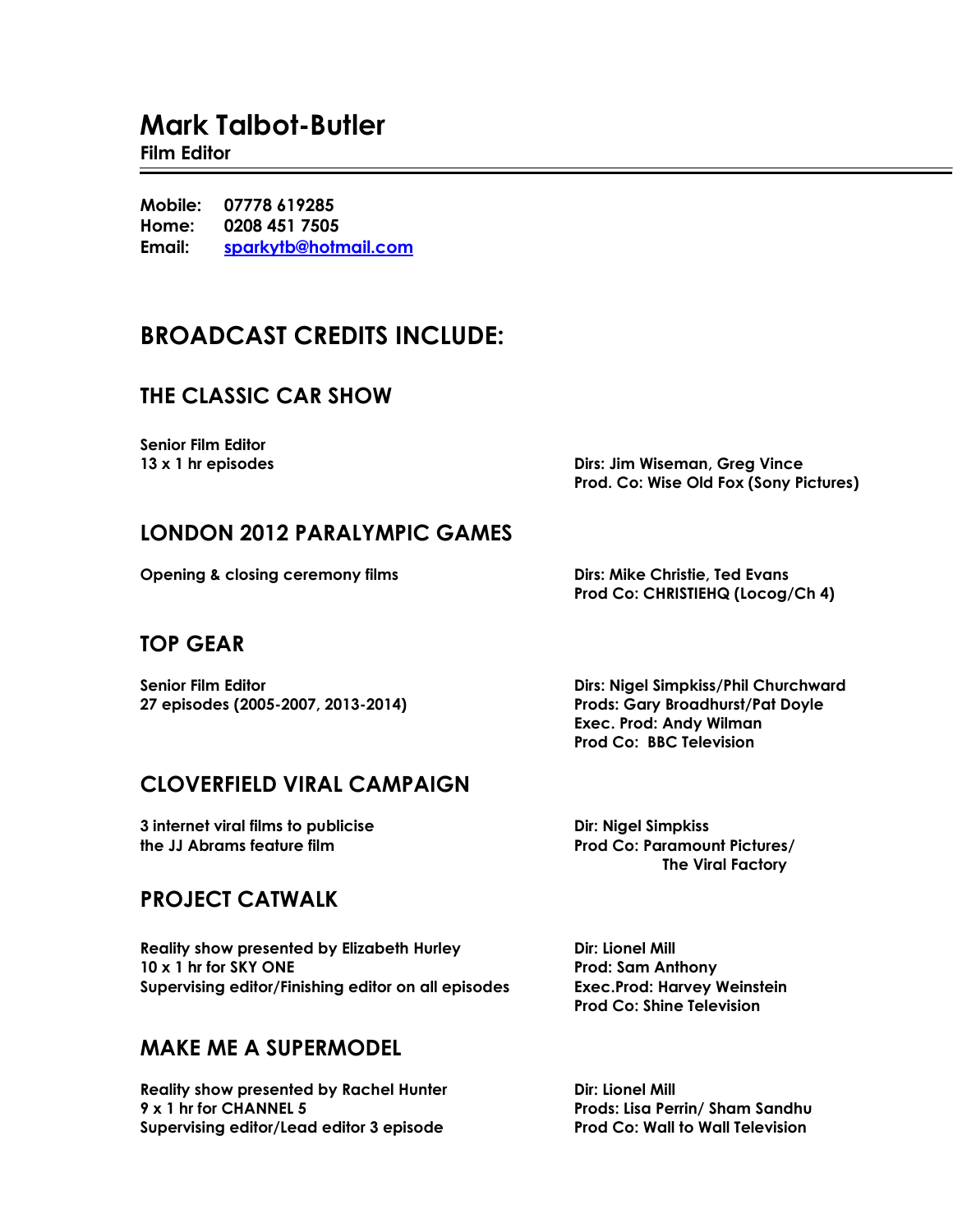### **SPY**

**Reality show Dir: Lionel Mill**

**Sold by the BBC to 129 territories worldwide**

## **THE QUEEN'S NOSE**

**BBC children's drama Dir: Carol Wiseman** 

**RTS Award for Best drama. BAFTA nominated.**

### **NO SWEAT**

**BBC children's drama Dir: Alex Kirby** 

**Prod Co: BBC Television**

### **EQUINOX**

**BBC Documentary series Dir: Steve Stevenson 2 x 60 mins: "Fear of Falling" & "Walking On Water" Prod: Mike Wallington**

### **LIE OF THE LAND**

**BBC Production for the Open University Dir: Lionel Mill on the 500 year history of mapping. Prod Co: BBC/The Open University**

### **CRIMEWATCH**

**BBC Reportage Dir: Clive Wagner Special Episode: "A Song for Jill Dando" Prod Co: BBC Television**

**2 x 30 mins Prods: Davina Belling/Clive Parsons Prod Co: Film & General**

**1 x 30 mins Prods: Esta Charkham/Martyn Day**

**Prod Co: Parvenu Productions/BBC**

**10 x 1 hr for the BBC Prod: Walter Iuzzolino. Senior editor Prod Co: Wall to Wall Television**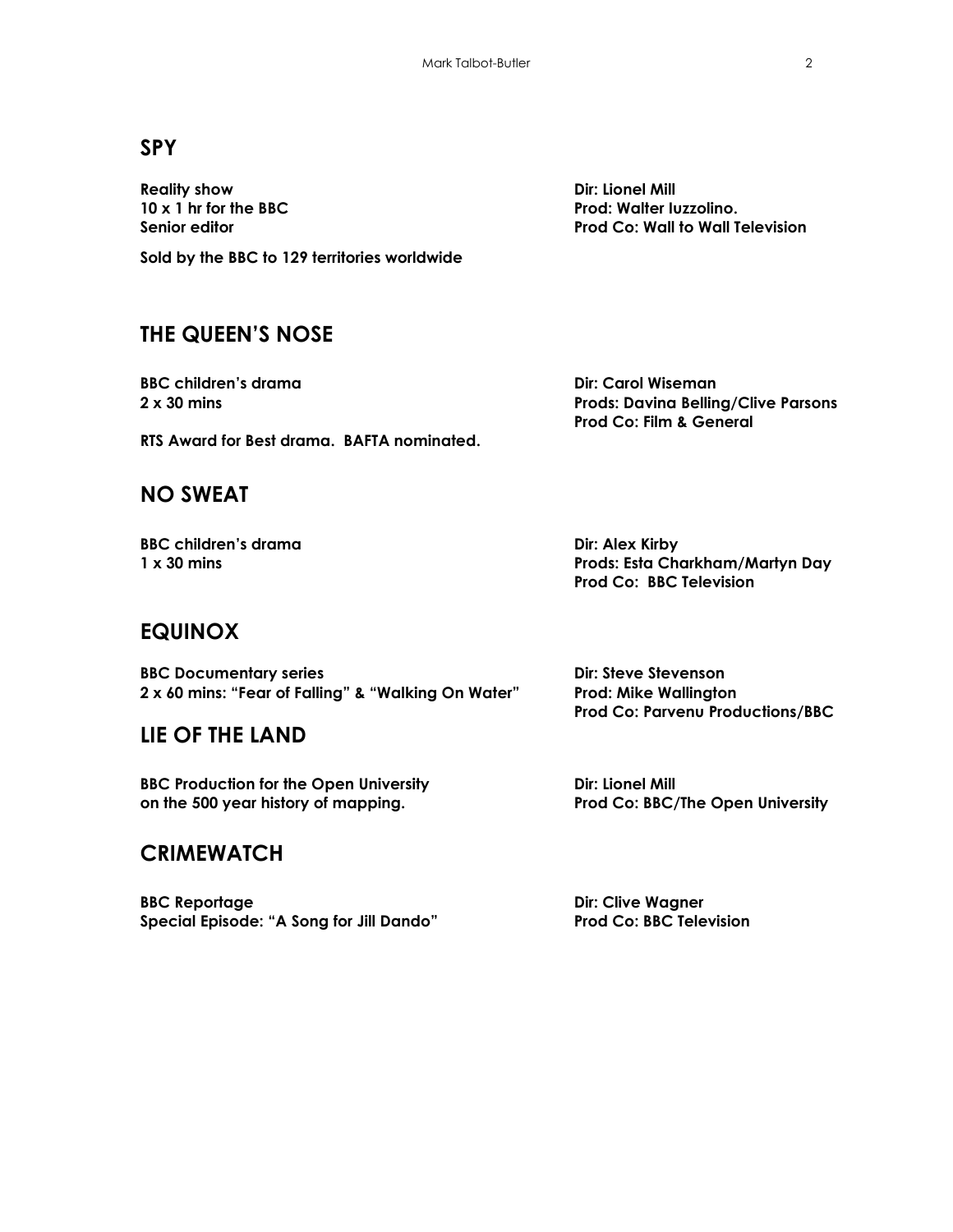# **FEATURE FILM CREDITS:**

### **SHIVER**

| Cast: Casper Van Dien, Danielle Harris & John Jarratt | Director: Julian Richards            |
|-------------------------------------------------------|--------------------------------------|
|                                                       | Producer: Robert D. Weinbach         |
|                                                       | <b>Prod Co: Cyclone Productions,</b> |
|                                                       | Los Angeles                          |

### **PANIC BUTTON**

| <b>Cast: Scarlett Alice Johnson &amp; Michael Jibson</b> | Director: Chris Crow      |
|----------------------------------------------------------|---------------------------|
|                                                          | Producer: John Shackleton |
|                                                          | Prod Co: Movie Mogul Ltd. |

### **EXAM**

**Cast: Jimi Mistry & Colin Salmon 35mm theatrical feature film**

**British Academy Award (BAFTA) Nomination 2009 Director/Writer: Stuart Hazeldine Winner Panavision Spirit Award Producer: Gareth Unwin Santa Barbara International Film Festival 2010 Prod Co: Bedlam Productions**

**Distributed by Sony Pictures in the UK (DVD & theatrical)**

### **CAMERAMAN: The Life and Work of Jack Cardiff**

**Contributors: Kirk Douglas, Lauren Bacall, Dir: Craig McCall Charlton Heston, Richard Fleischer, Martin Scorsese Prod: Richard McGill**

**Feature documentary exploring the life and work of Jack Cardiff, BSC, classic British cinematographer**

**Prod Co: Modus Operandi Films**

### **SUMMER SCARS**

**Theatrical feature film Director: Julian Richards**

**Producers: Richards/Sabina Sattar**

**BEST FOREIGN FEATURE Prod Co: Prolific Films Canada International Film Festival 2009 BEST FILM NOMINATION - BAFTA Cymru 2008 BEST UK FEATURE NOMINATION - Raindance Film Festival 2007**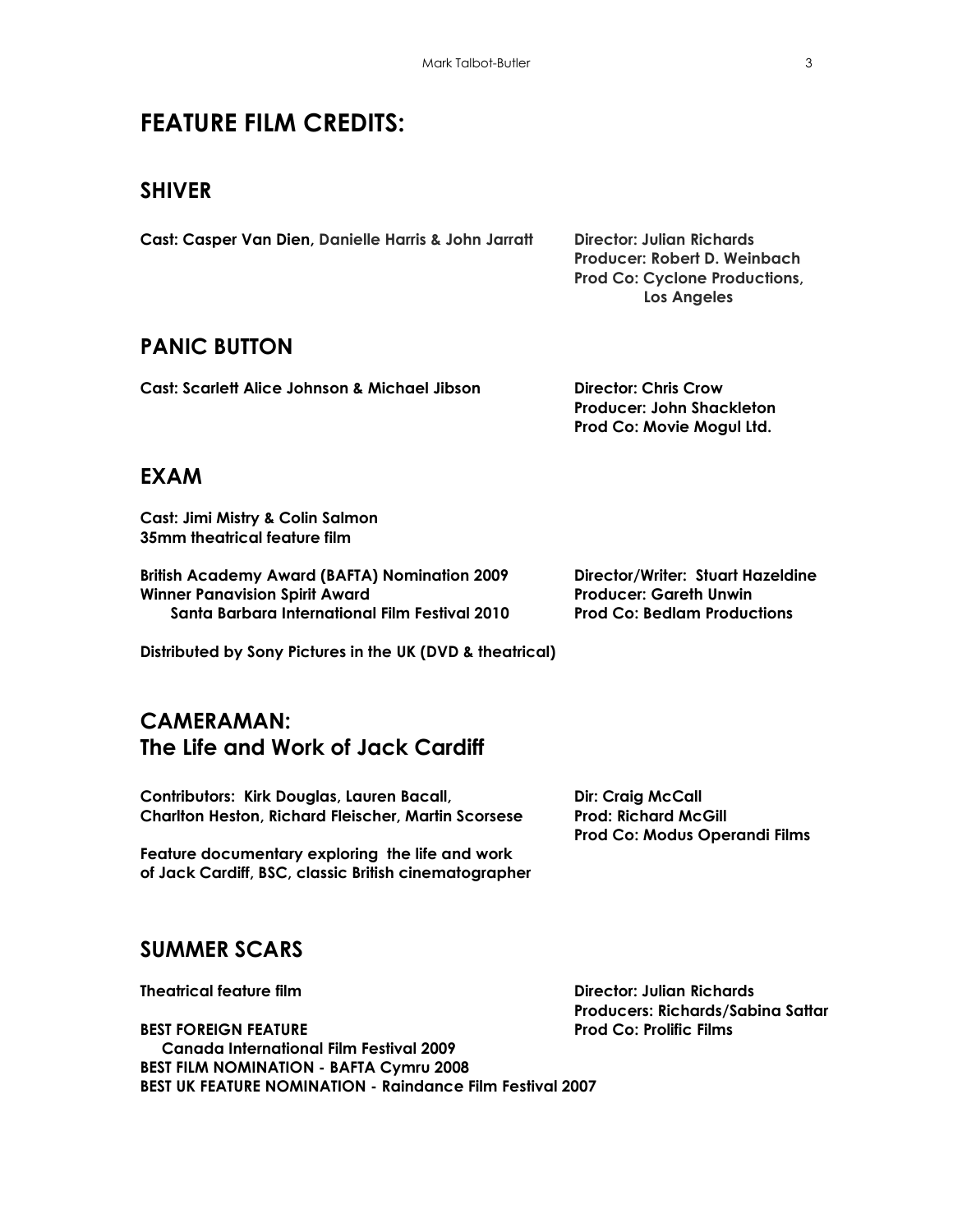# **THE LAST HORROR MOVIE**

**Cast: Kevin Howarth Director: Julian Richards Independent feature Prod: Louis Melville/Zorana Piggott Prod Co: Prolific Films**

**International broadcast/DVD distribution by Sony/Warner.**

#### **MESSIAH (alternative title DARKLANDS)**

**Cast: Craig Fairbrass & Jon Finch Director/Writer: Julian Richards Theatrical feature Producer: Paul Brooks**

**Prod Co: Metrodome Films**

**Critics' Award - Fantasporto Melies D'Argent – Grand Prize of European Fantasy Film - Fantasporto Special Jury Award - Fantasporto Silver Remi Award - WorldFest Houston** 

**DVD and video distribution via Pathe and Fox worldwide.**

### **SILENT CRY**

**35mm theatrical feature Director: Julian Richards Cast: Douglas Henshall, Emily Woof, Producers: Peter La Terriere Frank Finlay, Kevin Whately & Tim Dennison**

**Prod Co: Little Wing/First Foot Films**

**Gold Remi Award - [WorldFest-Houston International Film Festival](http://en.wikipedia.org/wiki/WorldFest-Houston_International_Film_Festival)**

**Distribution via Channel 5, ZDF and HBO.**

#### **ROMANCE AND REJECTION (alternative title SO THIS IS ROMANCE)**

**Cast: Reece Dinsdale, John Hannah, Director: Kevin W. Smith Frank Finlay, Susannah York Producers: Jonathan English**

**Worldwide DVD distribution via Vanguard/Lifesize**

 **& Chris Parkinson 35mm theatrical feature Prod Co: Meltemi Films**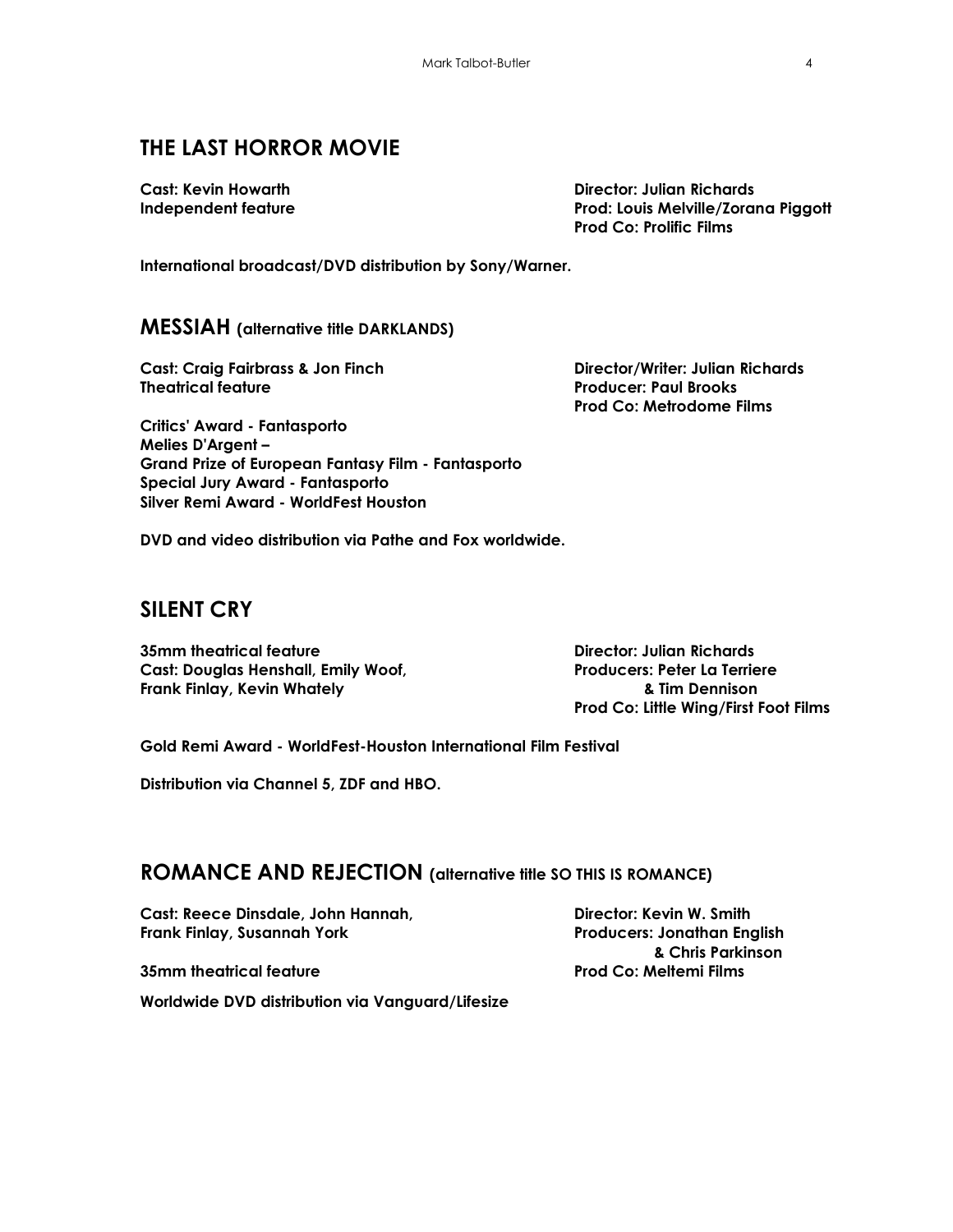# **NAILING VIENNA**

## **LOSERS ANONYMOUS**

**Independent feature Director: Kevin W. Smith**

### **THE RUNNER**

**Independent feature Director: Chris Jones Wrote, photographed, co-directed and edited Producer: Genevieve Jolliffe**

**Cast: James Murray Dir/Prod: Jonathan English Independent feature Prod Co: Meltemi Films**

**Distribution via ARD (Germany) Producers: Smith/Christopher Simon Prod Co: Canned Comedy Prod.**

**Prod Co: Living Spirit Pictures**

### **MRS PEPPERCORN'S MAGICAL READING ROOM**

**Short Director: Mike Le Han**

**Winner Best Short Film at HollyShorts Film Festival 2011 – Los Angeles**

**COWARD (http://vimeo.com/52220211)**

**Short Director: David Roddham Producer: Neil Corbould Cast: Nick Moran Prod Co: Different Productions**

# **CORPORATE/COMMERCIALS CREDITS INCLUDE:**

**Edited more than 500 corporate films for companies including:**

**Coast COI Communications The Edge Picture Company FITCHLive Imagination**

**Jacaranda Jack Morton Worldwide Line Up TV New Moon Pretzel Films**

**Pukka Films RSA Films Shelton Fleming Wilder Worldwide Pictures**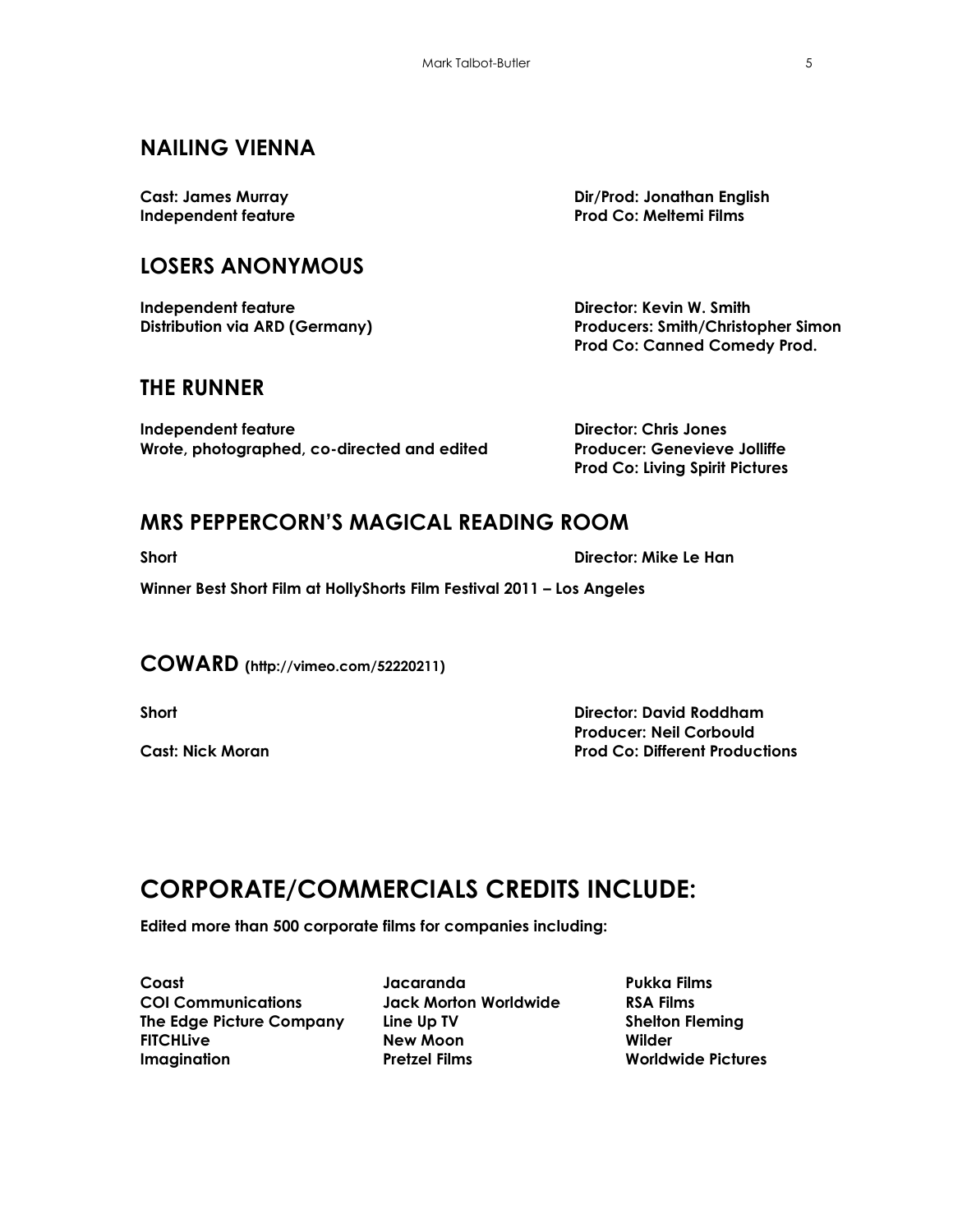# **Be the Best**

**45 minute documentary illustrating the Dir: Craig McCall 2 day British Army recruitment training course Prod: Michael Richards in Purbright, W. Yorkshire. Prod Co: COI/British Army/**

**Winner IVCA Award Best Recruitment Film**

# **Setting Our Sights**

**Corporate film for Standard Life <b>Dirichler Diricular Standard Life Diricular Standard Life** 

**Winner IVCA Award Best Editing Prod Co: PCI:Live**

### **British Army Officer**

**Corporate documentary for British Army Officer training Dir: Patrick Veale** 

**Winner IVCA Award Best Editing Prod Co: COI/British Army/**

# **Army Retail**

**Supporting video for Army recruitment offices Dir: Patrick Veale**

# **Visit Britain**

**Publicity Film for UK Tourist Board Dir: Rupert Day 1st Prize Golden City Gate Awards – ITB Berlin**

# **Power Spirit Beauty**

**Publicity Film for the Aston Martin brand Dir: Babak Zand**

### **McDonalds & Persil campaigns**

**2 x 30' and 1 x 30' Dir: Klaus Witting**

 **PCI:Live**

**Prod: Ibby Stockdale**

**Prod: Liam Lyons PCI:Live**

**Prod: Liam Lyons Winner IVCA Award Best Events for Public & Display Prod Co: PCI:Fitch/MOD**

**Prod Co: IMG Media**

**Prod: Rupert Unwin Prod Co: RSA Films**

**Prod Co: E&P, Munich**